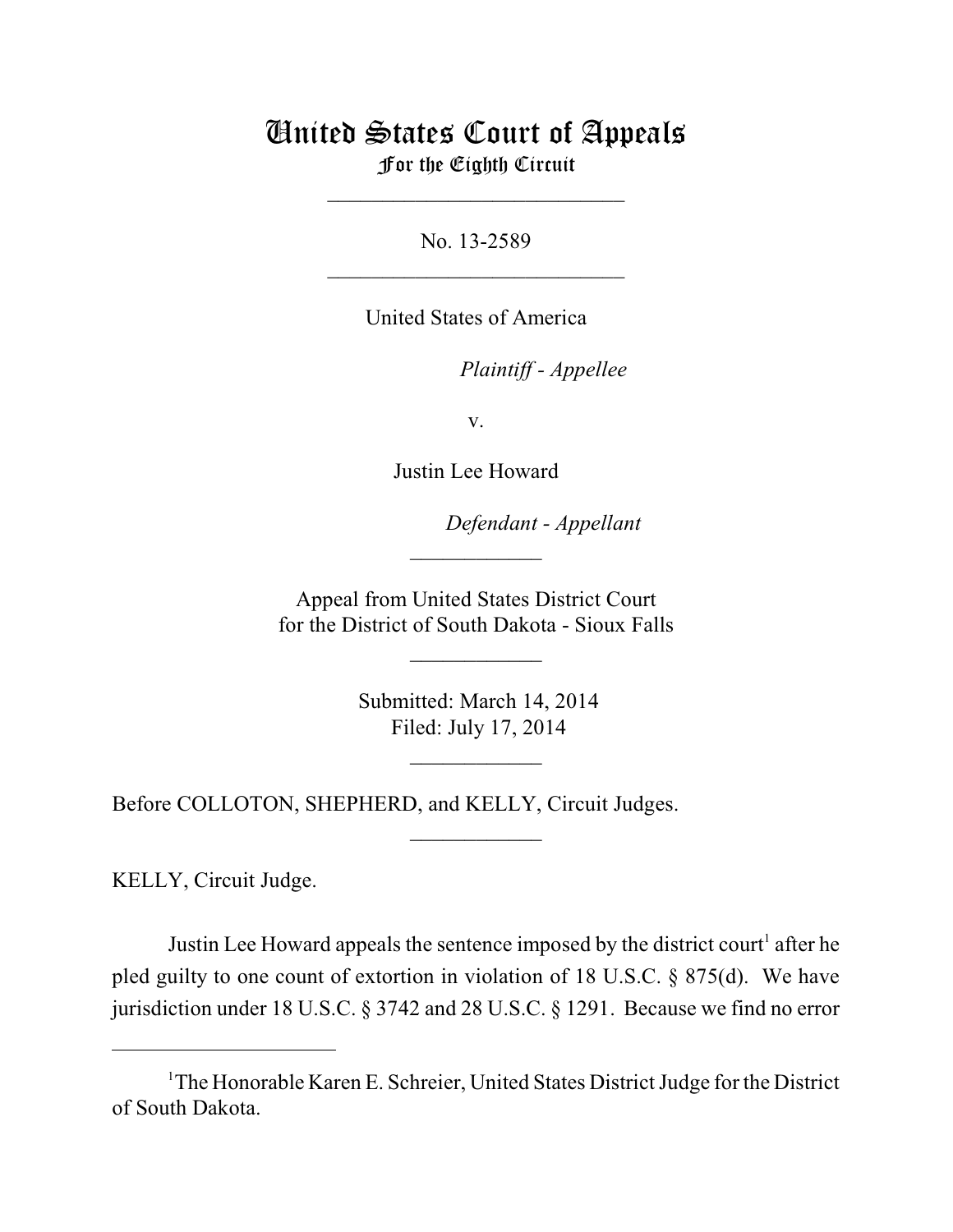in the application of the sentencing guidelines, we affirm Howard's term of imprisonment. Because we believe restitution was ordered in error, we reverse the restitution award.

## **I. Background**

In June 2011, Howard connected with the victimof his extortion, D.D., through "LifeOut.com," a gay social networking website. D.D. is not openly gay, due at least in part to his occupation. Revealing his sexual orientation could likely cause him to lose his job. Howard asked D.D. for money soon after they began corresponding, and D.D. gave it to him voluntarily. Beginning on August 7, 2011, however, Howard repeatedly asked D.D. for money; with nearly every request via phone call and text, he referred to D.D.'s occupation, which D.D. interpreted as a threat to disclose his sexual orientation to his community. When D.D. finally ran out of money, Howard mentioned he had nude photographs of D.D. and, to prove it, sent D.D. one of the photographs via text on July 3, 2012. D.D. interpreted this text message as a threat to distribute the photograph if D.D. did not pay Howard. On July 13, 2012, lacking any further resources to send, D.D. went to law enforcement.

By the time D.D. reported Howard to law enforcement, he had sent Howard a total of \$53,625.25. Howard made additional threats on July 16, including a reminder to D.D. of the nude photographs he possessed. D.D. then sent him \$100, which was provided by law enforcement. On July 17, D.D. told Howard he could not send him any more money, and the threats escalated further. Howard asked D.D. to take out a second vehicle title loan so as to send more money to Howard. When D.D. refused to take out such a loan, Howard threatened: "Do the loan today or I swear on my family's lives that I will. Then you'll be dealing with a whirlwind, including media, etc. I am not kidding." Howard threatened to inform D.D.'s secretary first, and shortly thereafter she received a photograph of D.D. with the words "Sky Jock." Howard also threatened to contact D.D.'s family, employer, and coworkers directly,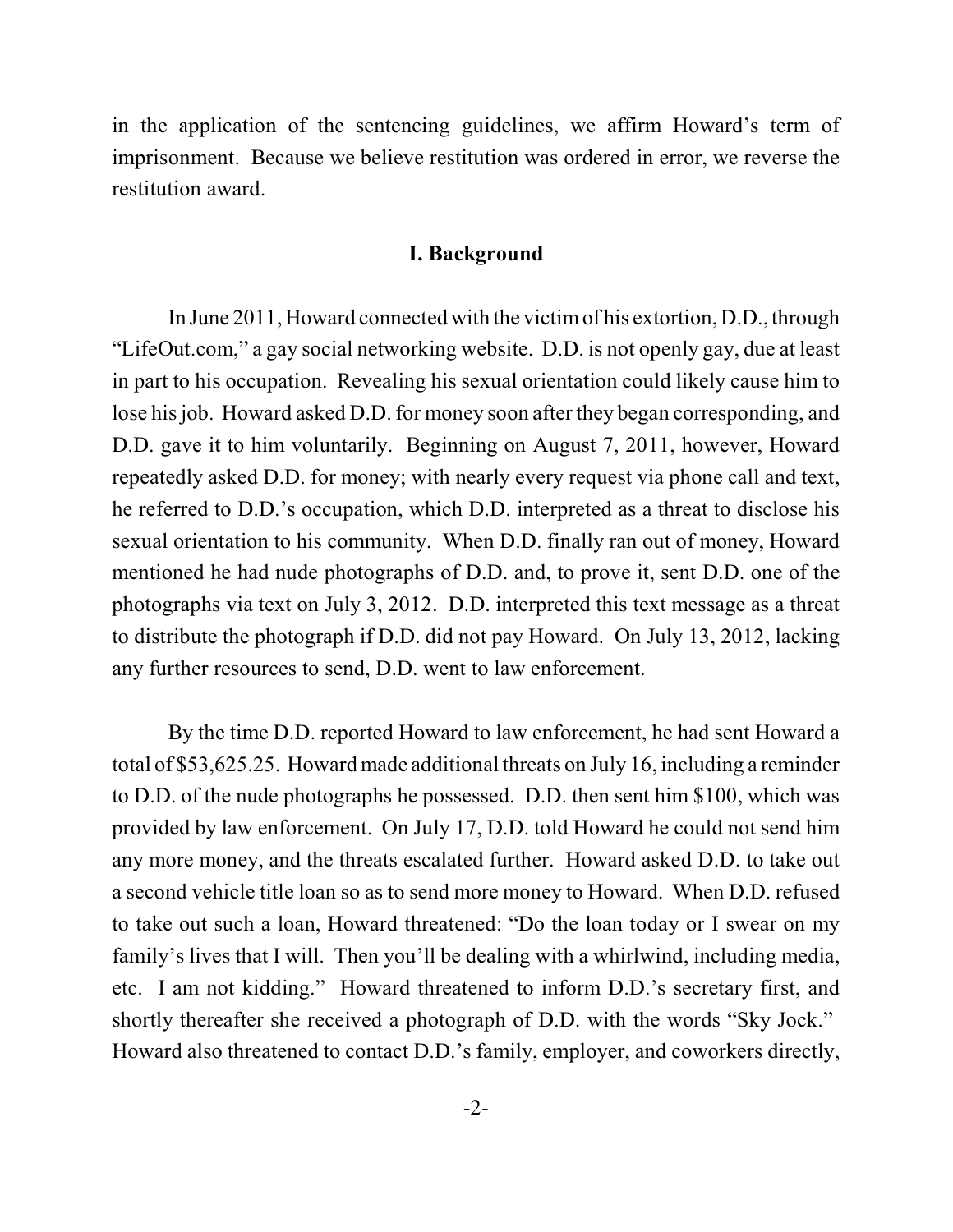and he sent faxes to D.D. while D.D. was at a work retreat. Howard continued making such threats through July 27, but D.D. did not send him any more money.

Howard was indicted on one count of extortion for conduct committed "[f]rom on or about July 16, 2012, to on or about July 27, 2012," in violation of 18 U.S.C.  $\S 875(d).$ <sup>2</sup> Howard pled guilty, agreeing in his Petition to Plead Guilty and Statement of Factual Basis that his plea was limited to conduct "between the dates listed in the indictment."

Pursuant to U.S. Sentencing Guidelines Manual (USSG) § 2B3.3, the base level for extortion is level 9; this level may be increased based on the "amount obtained or demanded." In this case, the district court found that the total "amount obtained or demanded" was \$53,625.25 and accordingly applied a 6-level increase in the offense level. See USSG  $\S 2B3.3$  (base offense level increased "by the number of levels from the table in § 2B1.1 (Theft, Property Destruction, and Fraud) corresponding to th[e] amount [obtained or demanded]"). With a 2-level reduction for acceptance of responsibility, the court determined Howard's total offense level was 13. Based on a criminal history category of III, the court calculated the applicable guideline range was 18–24 months. On July 15, 2013, the court sentenced Howard to 21 months in prison, followed by one year of supervised release, and a \$53,625.25 restitution award to D.D. Howard appeals two aspects of his sentence, arguing the district court erred in considering conduct that occurred prior to the dates specified in the indictment (pre-July 16 conduct) when calculating both his term of imprisonment and the restitution award.

<sup>&</sup>lt;sup>2"</sup>Whoever, with intent to extort from any person, firm, association, or corporation, any money or other thing of value, transmits in interstate or foreign commerce any communication containing any threat to injure the property or reputation of the addressee or of another . . . or any threat to accuse the addressee or any other person of a crime, shall be fined under this title or imprisoned not more than two years, or both." 18 U.S.C. § 875(d).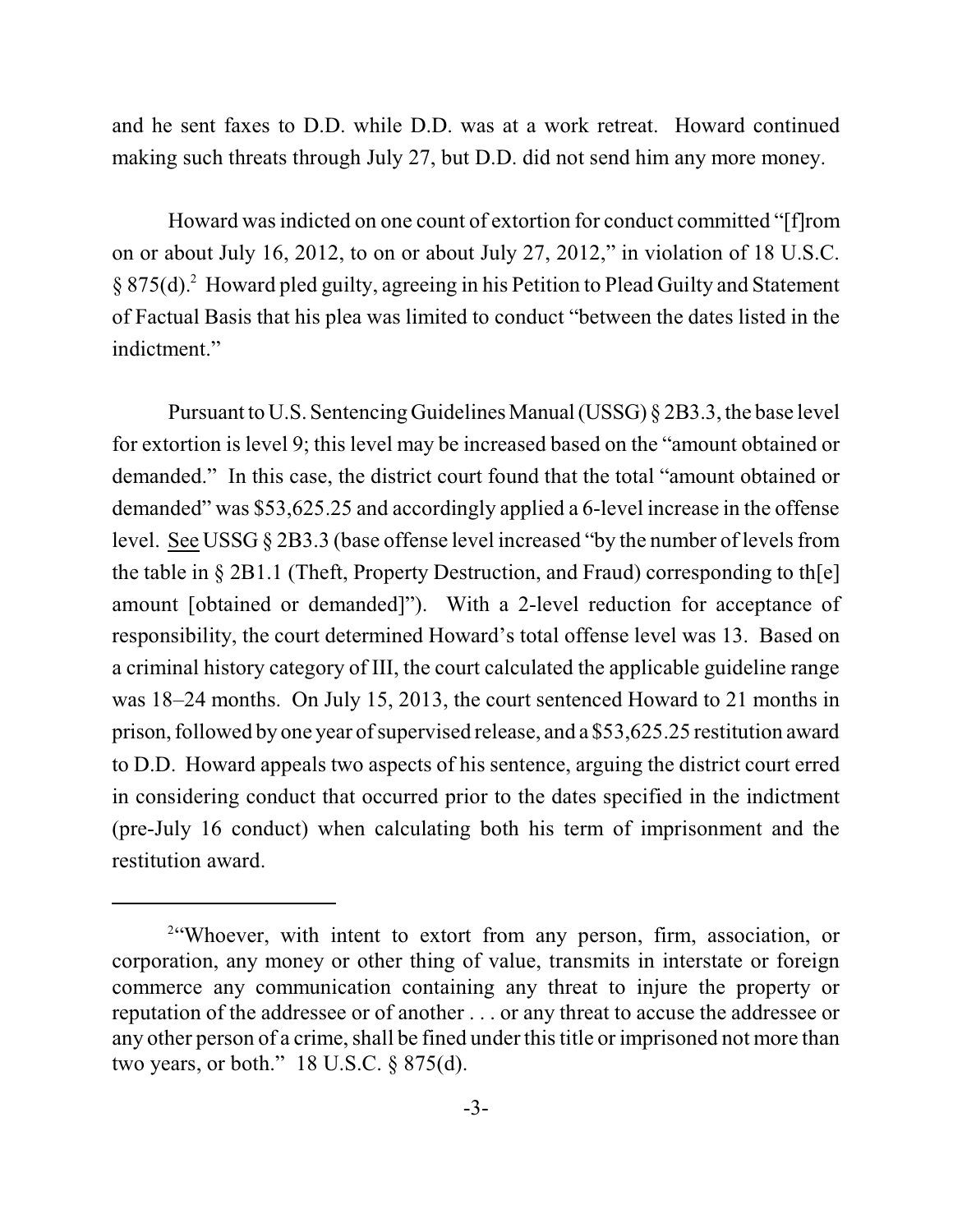### **II. Discussion**

We review the district court's interpretation of the guidelines de novo, and its factual findings—including its determination as to whether particular uncharged conduct is considered relevant conduct for sentencing purposes—for clear error. United States v. Allebach, 526 F.3d 385, 388 (8th Cir. 2008); see also United States v. Ewing, 632 F.3d 412, 417 (8th Cir. 2011) (distinguishing between district court's interpretation of the relevant conduct guideline and its factual findings that certain conduct was relevant).

### **A. Term of Imprisonment**

Howard contends the district court committed procedural error by improperly including the loss amounts associated with his pre-July 16 demands as relevant conduct for purposes of calculating his offense level. USSG  $\S$  1B1.3(a) defines relevant conduct, in part, as follows:

- (1)(A) all acts and omissions committed, aided, abetted, counseled, commanded, induced, procured, or willfully caused by the defendant; . . . that occurred during the commission of the offense of conviction, in preparation for that offense, or in the course of attempting to avoid detection or responsibility for that offense; [and]
- (2) solely with respect to offenses of a character for which § 3D1.2(d) would require grouping of multiple counts, all acts and omissions described in subdivisions (1)(A) and (1)(B) above that were part of the same course of conduct or common scheme or plan as the offense of conviction[.]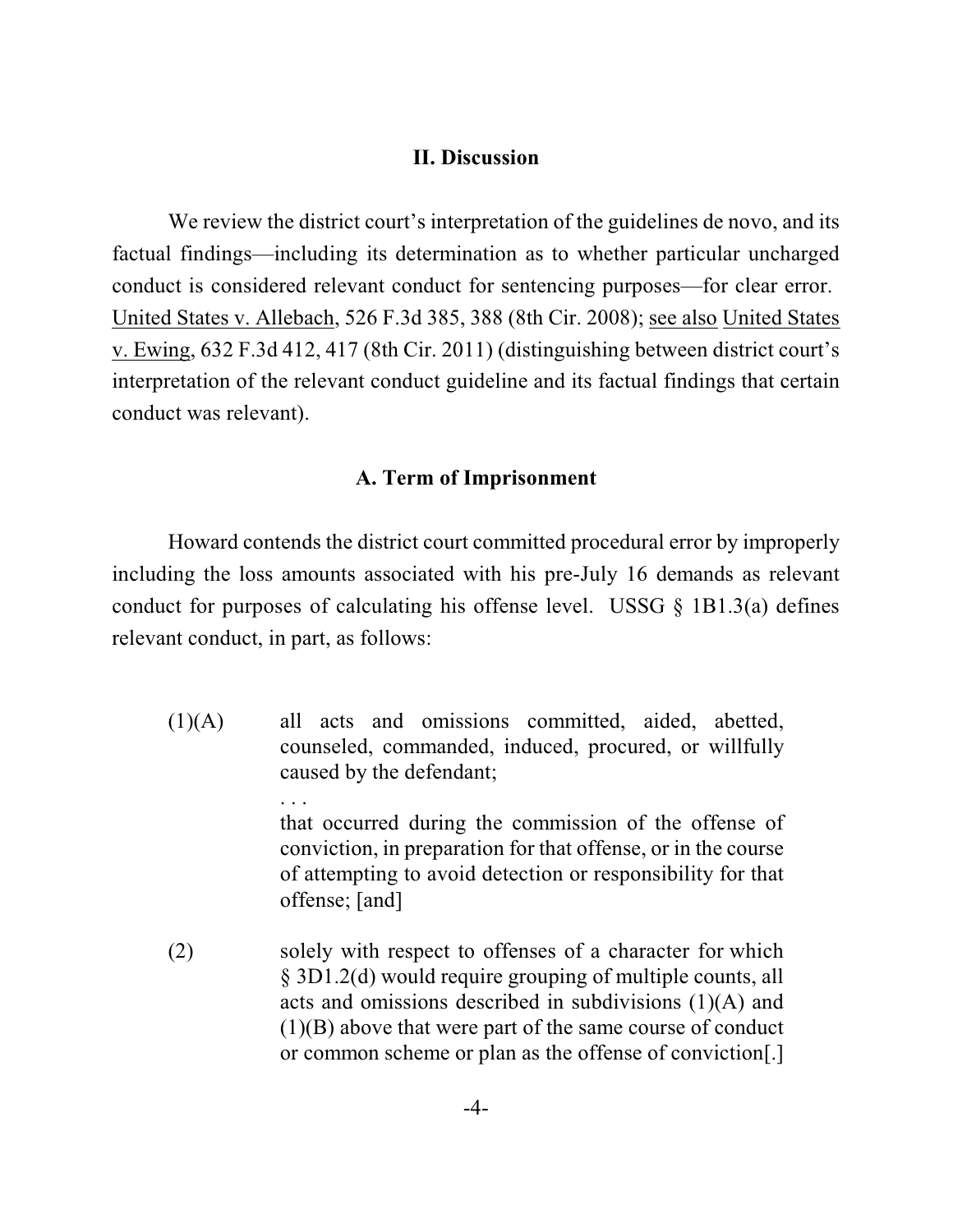The parties agree that Howard's pre-July 16 conduct cannot constitute relevant conduct pursuant to USSG  $\S$  1B1.3(a)(2) as acts "that were part of the same course of conduct or common scheme or plan as the offense of conviction." Extortion is "specifically excluded from the operation of  $\lceil \S 1B1.3(a)(2) \rceil$ ." See USSG  $\S 3D1.2(d)$ (listing USSG § 2B3.3, extortion, among offenses that may not be grouped). The issue on appeal is whether Howard's pre-July 16 conduct occurred "in preparation for" the offense of conviction: the extortion that occurred between July 16 and 27, 2012, as charged in the indictment.

Conduct considered "in preparation for" an offense means actions that were "taken prior to, and in order to facilitate, the charged offense." United States v. Scolaro, 299 F.3d 956, 957 (8th Cir. 2002). It is not enough that committing one crime made it easier for the same defendant to commit a subsequent crime. See Ewing, 632 F.3d at 416–17 ("opportunistically" stealing a car that was used in a subsequent robbery did not mean the first offense was committed "in preparation for" the second). Rather, preparation is defined in the criminal law context as "[t]he act or process of devising the means necessary to commit a crime." Black's Law Dictionary 1301 (9th ed. 2009).

Over several months, Howard used increasingly intrusive methods to communicate with D.D., which ensured he knew Howard could access his employer and others in his life. Howard was aware that D.D. was most concerned with his employer and community discovering his sexual orientation. Obtaining contact information for D.D.'s secretary and others close to him—and showing D.D. he had it—was necessary for Howard to prove he could follow through on his threats. The success of Howard's later extortions required D.D. to believe he would carry out his threats if D.D. did not continue to acquiesce. After D.D. did not respond to Howard for several days, Howard contacted several people D.D. knew; requested that local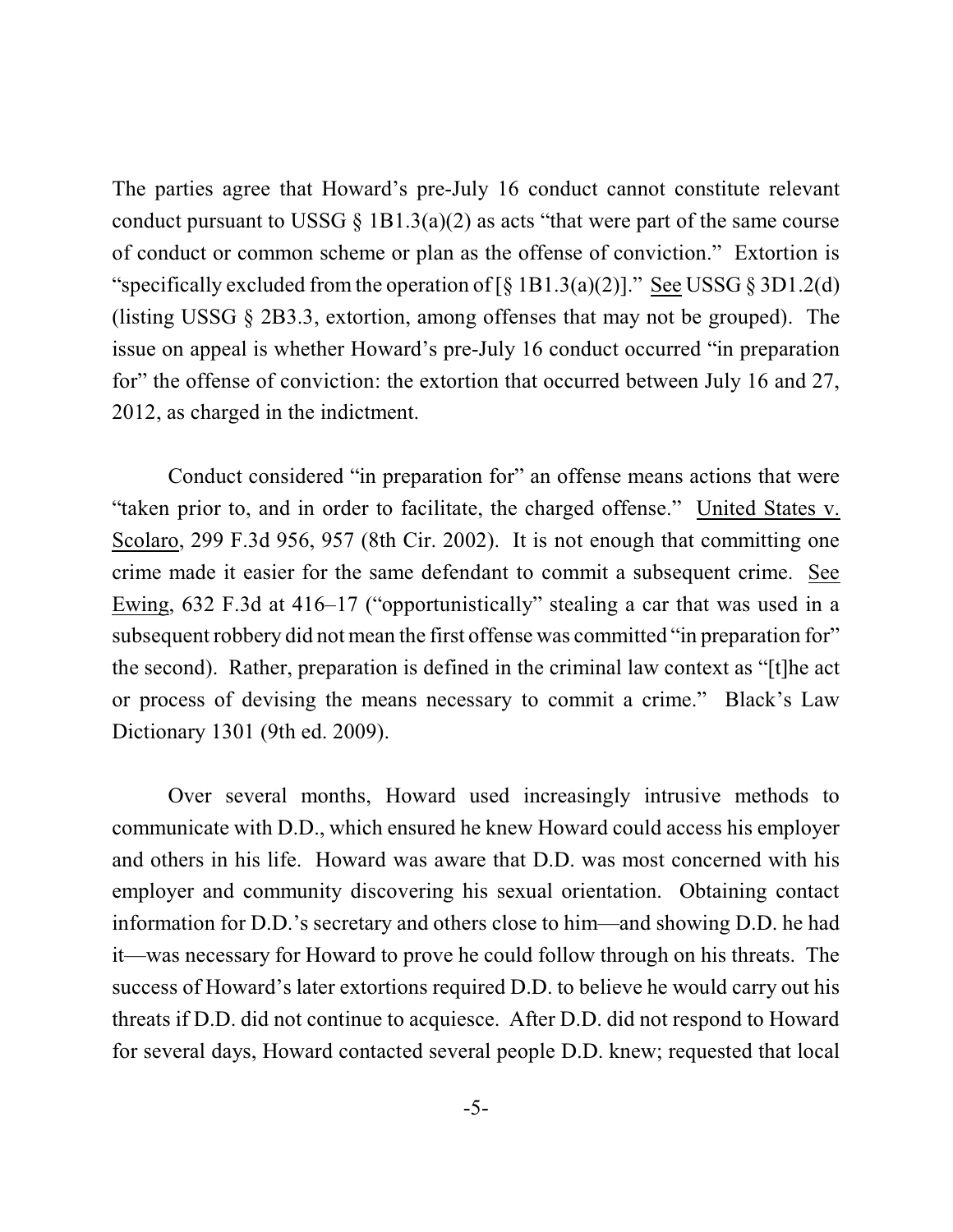police do a "wellbeing check" on him; and texted D.D. a photo of one of his colleagues, with the words, "[K]now Tony." And on July 16, Howard implicitly acknowledged the importance of these prior extortions. When D.D. questioned Howard's commitment, he responded: "Tryme. Tryme. I've got everything planned. I am the mastermind." See United States v. Williams, 693 F.3d 1067, 1075 (9th Cir. 2012) (analyzing whether earlier actions "bolster[ed] the credibility" of Williams' extortionate threat to determine if the former were in preparation for the latter).

Howard asserts that a defendant must have intended to commit the charged offense at the time of conduct that is considered "in preparation for" it. Although we have not decided whether such intent is necessary, at least one other circuit has done so. See, e.g., United States v. Yerena-Magana, 478 F.3d 683, 689 (5th Cir. 2007) (A but-for connection between two offenses is not enough; since "[t]here is no evidence in the record before us that Yerena-Magana intended to commit the drug offense for which he was sentenced at the time he illegally entered the United States," "[w]e will not infer that he illegally entered the country 'in preparation for' the drug offense."). Finding that Howard had the requisite intent, we need not resolve the issue in this case. The district court found, and we agree, that each extortion built upon the ones that came before. Howard's continued use of sensitive information in increasingly targeted ways demonstrated his intent to persist after each successful extortion. As D.D. began to run out of money, he nonetheless complied with Howard's demands, apparently believing Howard's escalating and credible threats. Each interaction was carefully orchestrated: as Howard told D.D., "I've got everything planned."

In sum, we cannot find the district court clearly erred in considering Howard's pre-July 16 conduct to be relevant conduct for sentencing purposes. Since there was no procedural error, and Howard does not allege the sentence is substantively unreasonable, we affirm the term of imprisonment.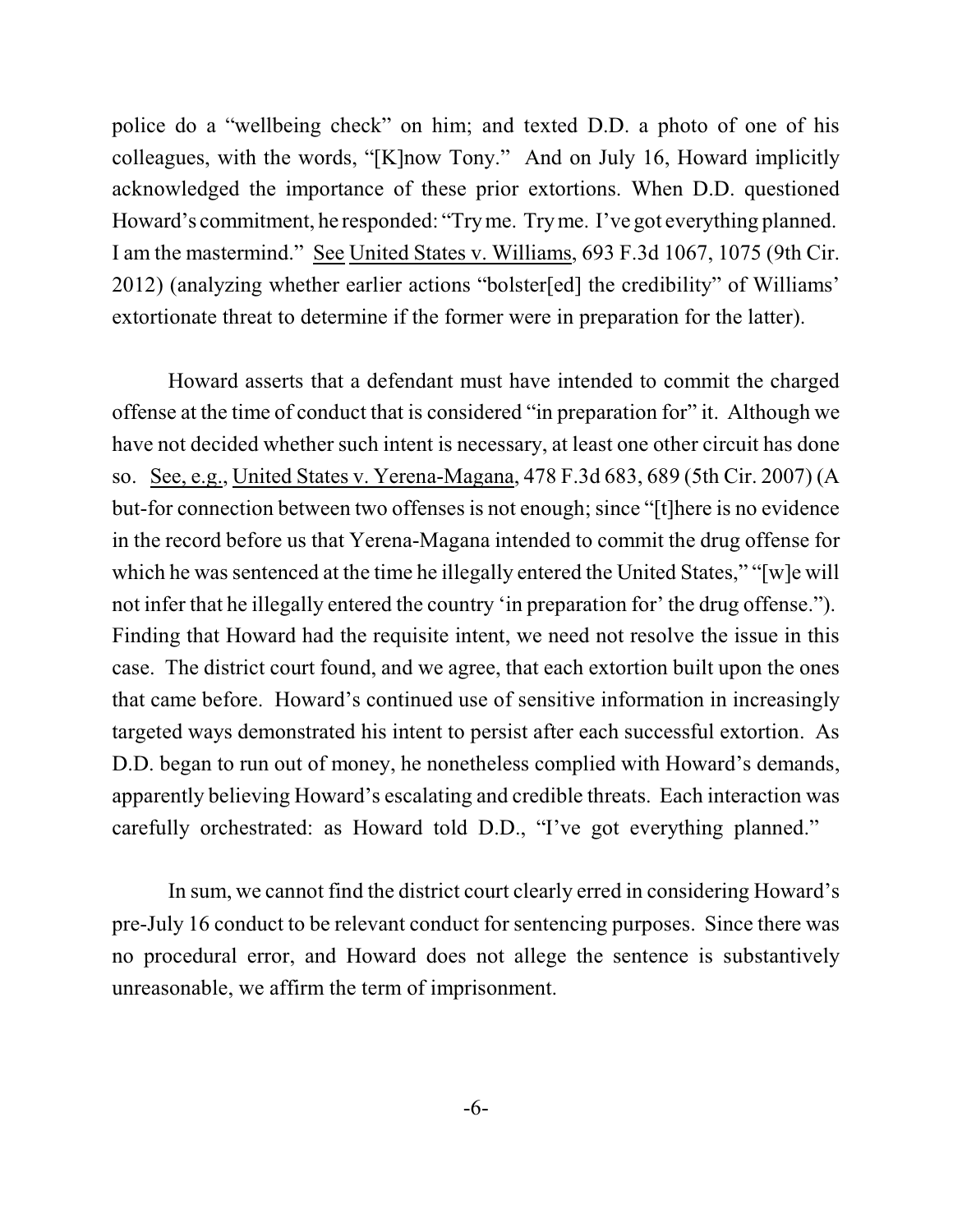#### **B. Restitution Award**

We next decide whether the district court erred in requiring Howard to pay restitution to D.D. Under 18 U.S.C.  $\S 3663(a)(1)(A)$ , the district court in sentencing a defendant convicted of certain felony offenses "may order, in addition to . . . any other penalty authorized by law, that the defendant make restitution to any victim of such offense." Howard contends the restitution award to D.D. exceeds this authority. We review de novo the district court's interpretation of the restitution statute. United States v. Engelmann, 720 F.3d 1005, 1014 (8th Cir. 2013).

Under this statute, district courts may award restitution "only for the loss caused by the specific conduct that is the basis of the offense of conviction." Hughey v. United States, 495 U.S. 411, 413 (1990). The restitution statute was subsequently amended by the Mandatory Victims Restitution Act of 1996 to clarify the availability of restitution "in the case of an offense that involves as an element a scheme, conspiracy, or pattern of criminal activity." 18 U.S.C.  $\S$  3663(a)(2). This amendment, however, does not disturb Hughey's limit on the conduct that gives rise to restitution for an offense that, like Howard's, does not involve such a scheme, conspiracy or pattern. For instance, in United States v. Reynolds, 432 F.3d 821 (8th Cir. 2005), the defendant pled guilty to making a threatening phone call in violation of 18 U.S.C. § 844(e). He was also charged with, but did not plead guilty to, "using extortionate means to collect credit" and "using fire to commit a felony" against the same victim, whose property was, in fact, "destroyed by suspicious fires." Id. at 822. Since "proof of an underlying scheme or pattern of criminal activity" may be part of, but "is not an *element* of a § 844(e) offense," we applied Hughey to find the defendant responsible "only for the amount of loss caused by the threatening phone call that violated  $\S$  844(e), which was zero." Id. at 823. Unless defendants agree otherwise in a plea agreement, district courts may only order restitution for the offense to which the defendants have pled guilty, not for other charged or suspected conduct. Id.